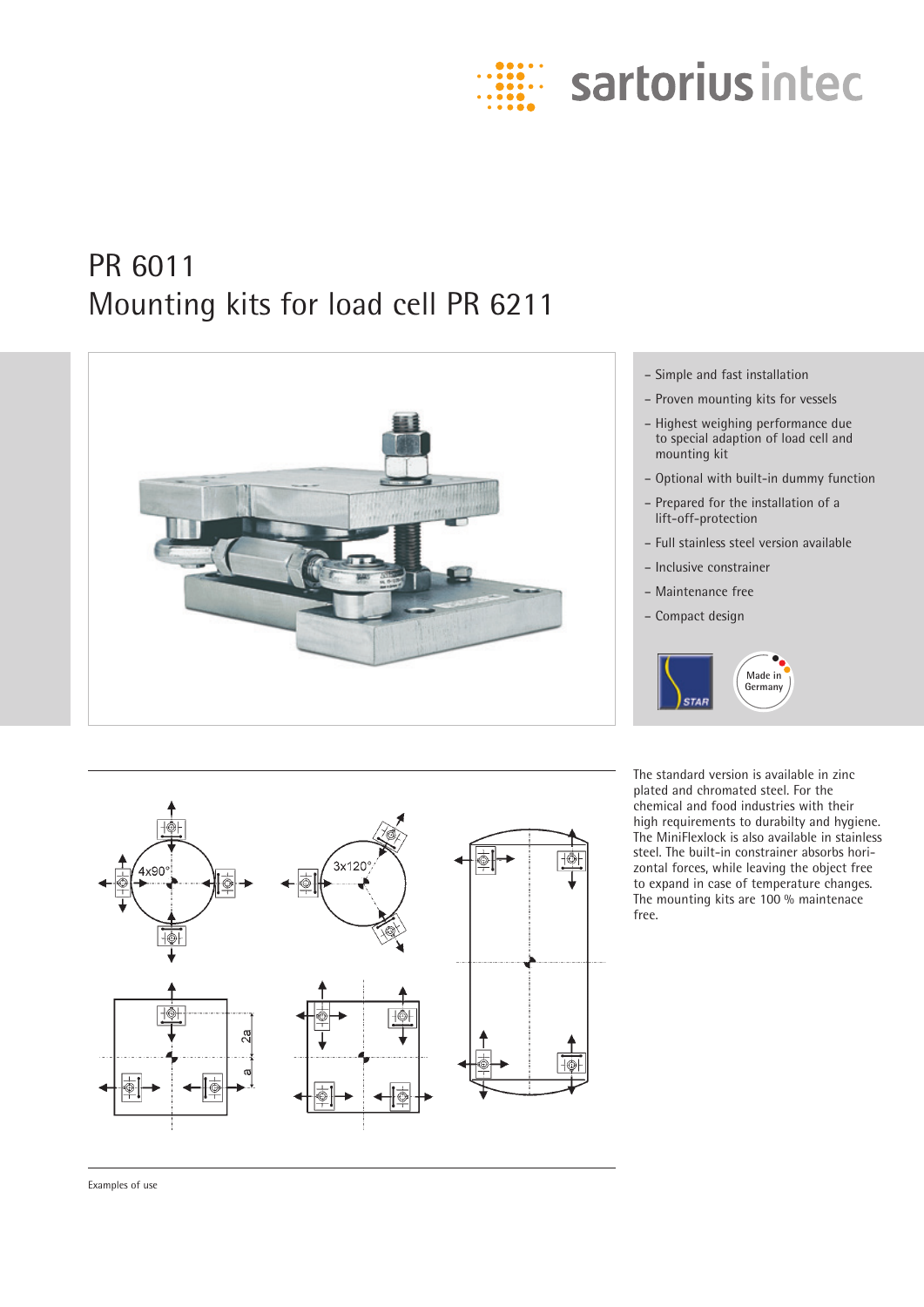







PR 6011/10N&S MiniFLEXLOCK PR 6011/30N&S







Dimensions in mm Dimensions in mm

# **PR 6011/10**

#### **Technical data**

Mounting with bolts M10

#### **Version**

- N-Version: mild steel, zinc plated, chromated
- S-Version: stainless steel 1.4301 according to DIN EN 10088-3

## **MiniFLEXLOCK PR 6011/30**

### **Technical data**

Mounting with bolts M8 Max. continuous horizontal force for the constrainer 5 kN Destructive force of the constrainer > 10 kN

#### **Version**

- N-Version: mild steel, zinc plated, chromated
- S-Version: stainless steel 1.4301 according to DIN EN 10088-3 (all parts including the swivel bearings are made of stainless steel)

# **Accessories**

(supplied with the mounting kits)

- Bolts and washer to fix the earthing cable
- Instruction manual
- Drilling template

| Order information |
|-------------------|
|                   |

| <b>Type</b> | <b>Description</b>                  | Packing                     | Weight gross $ $ net   | Order number   |
|-------------|-------------------------------------|-----------------------------|------------------------|----------------|
| PR 6011/10N | Mounting plate kit                  | $27 \times 16 \times 3$ cm  | 2.4 kg $\sqrt{2.3}$ kg | 9405 360 11101 |
| PR 6011/10S | Mounting plate kit, stainless steel | $27 \times 16 \times 3$ cm  | 2.4 kg $\sqrt{2.3}$ kg | 9405 960 11112 |
| PR 6011/30N | MiniFLEXLOCK, 5 kN                  | $22 \times 16 \times 12$ cm | 5.5 kg 5.1 kg          | 9405 360 11301 |
| PR 6011/30S | MiniFLEXLOCK, 5 kN, stainless steel | $22 \times 16 \times 12$ cm | 5.5 kg $ 5.1$ kg       | 9405 960 11402 |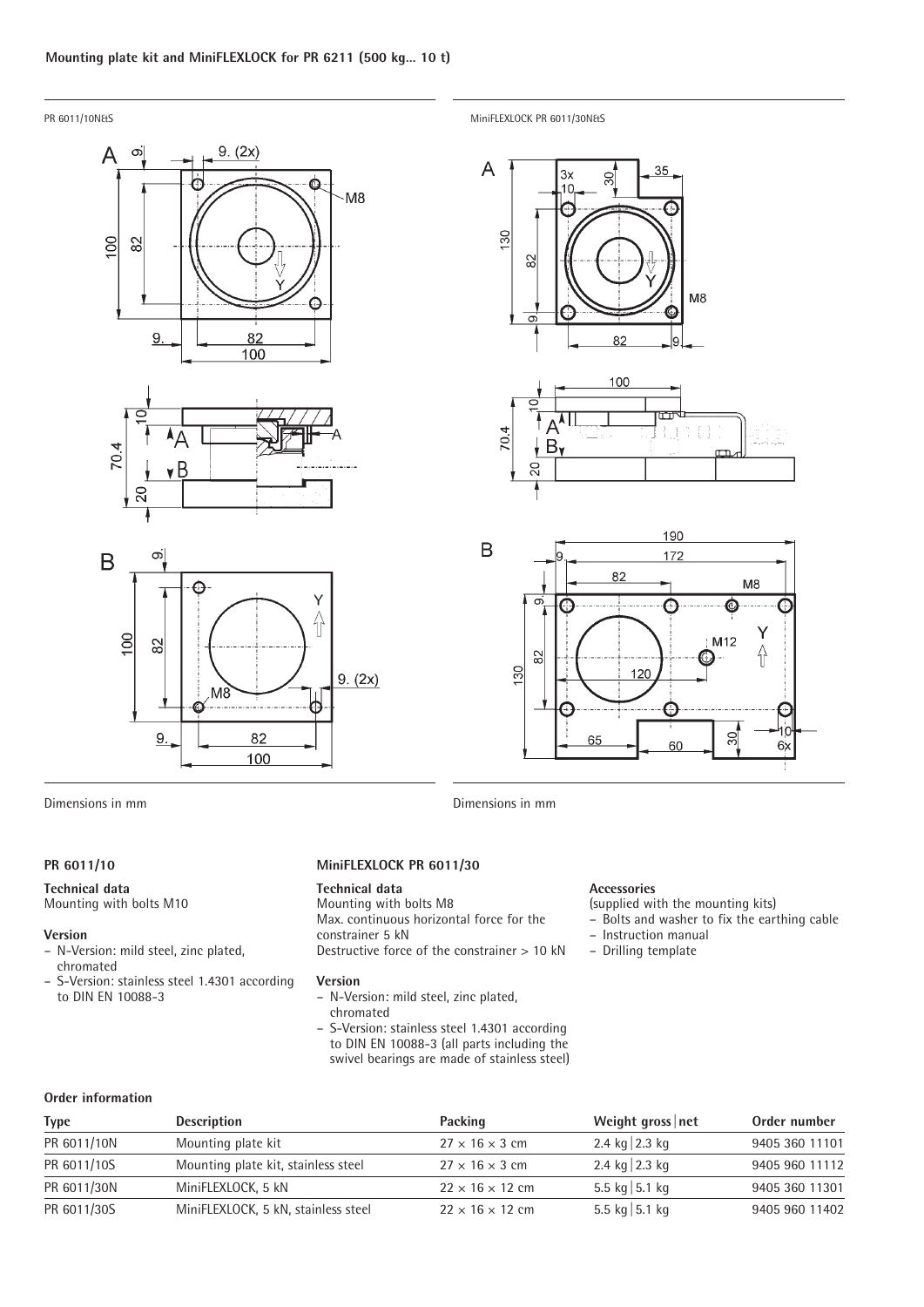



59 M<sub>16</sub> 59 152.5 88 150 136

Dimensions in mm Dimensions in mm

# **PR 6011/11**

#### **Technical data**

Mounting with bolts M12

#### **Version**

- N-Version: mild steel, zinc plated, chromated
- S-Version: stainless steel 1.4301 according to DIN EN 10088-3

# **MiniFLEXLOCK PR 6011/40**

# **Technical data**

Mounting with bolts M12 Max. continuous horizontal force for the constrainer 20 kN Destructive force of the constrainer > 50 kN

#### **Version**

- N-Version: mild steel, zinc plated, chromated
- S-Version: stainless steel 1.4301 according to DIN EN 10088-3 (all parts including the swivel bearings are made of stainless steel)

#### **Accessories**

(supplied with the mounting kits)

– Bolts and washer to fix the earthing cable

– Instruction manual

– Drilling template

# **Order information**

| <b>Type</b> | <b>Description</b>                   | Packing                     | Weight gross net   | Order number   |
|-------------|--------------------------------------|-----------------------------|--------------------|----------------|
| PR 6011/11N | Mounting plate kit                   | $18 \times 15 \times 18$ cm | 6.9 kg 6.5 kg      | 9405 360 11111 |
| PR 6011/11S | Mounting plate kit, stainless steel  | $18 \times 15 \times 18$ cm | 6.9 kg 6.5 kg      | 9405 960 11112 |
| PR 6011/40N | MiniFLEXLOCK, 20 kN                  | $24 \times 19 \times 18$ cm | 8.58 kg $ 8.13$ kg | 9405 360 11401 |
| PR 6011/40S | MiniFLEXLOCK, 20 kN, stainless steel | $30 \times 16 \times 17$ cm | 8.40 kg $ 8.15$ kg | 9405 960 11402 |